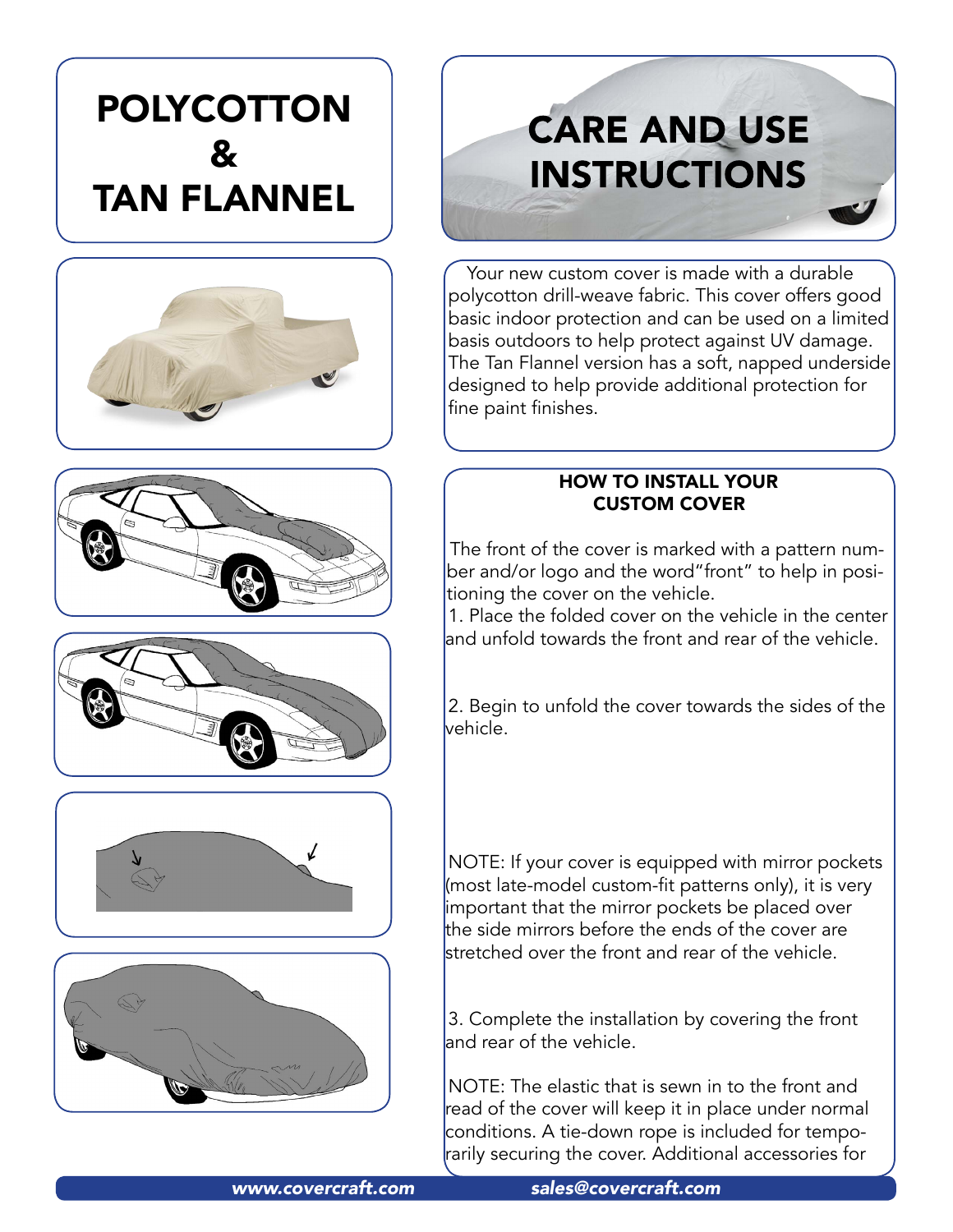# HOW TO REMOVE YOUR CUSTOM COVER

The following procedure will make it easier to remove and install the cover whenever it is used. 1. Release both ends of the cover from under the bumpers.

2. Fold up both sides onto the top of the vehicle into a long pile approximately 2 feet(60 cm) wide.

3. Start at the front of the vehicle and fold the cover in three foot (1 meter) folds from the front to the back.

NOTE: Using these Installation and Removal procedures each time, you will find that it should only take







# HOW TO INSTALL AN ANTENNA GROMMET ON YOUR CUSTOM COVER

If your vehicle has an outside radio antenna which will not retract flush with the vehicle body, you will have to provide an opening in the cover. We have included a non-corrosive plastic grommet set for the antenna opening.

1. The most accurate way to make an antenna opening is to remove the antenna and install the cover on the vehicle, making sure it is properly aligned and positioned. Using a sharp pencil, punch a hole through the fabric at the antenna location. Be careful to avoid hitting the vehicle finish with the pencil. If the antenna is not easily removed, see procedure #2.

2. Place the cover on the vehicle except for the fender or body panel where the antenna is located. For example, if the antenna is located on the front passenger side fender, roll or fold the cover away from the antenna and cover all the remaining area of the vehicle. (Do not attempt to place the cover over the top of the antenna.) Center the cover, align both seams with the roof edges and be sure the cover is pulled down evenly over the front and rear bumpers. Carefully unfold the portion of the cover that is next to the antenna and position it next to the base of the antenna. Recheck the overall positioning of the cover to make sure it has not moved on the vehicle. Make sure the cover lies flat over the hood and roof areas of the vehicle. Mark the cover with the location of the antenna base and make a hole with a sharp pencil.

3. Use sharp scissors to make the hole opening 3/4 inch in diameter and install the grommet as shown in the photo. The outside grommet ring fit is very tight.

4. Place the cover on a clean, hard surface. Position the inside grommet through the opening you made and then secure the outside grommet snap-ring in place using a rubber mallet.

**IMPORTANT:** When installing the cover, place the grommet over the antenna before placing the mirror pockets over the mirrors.

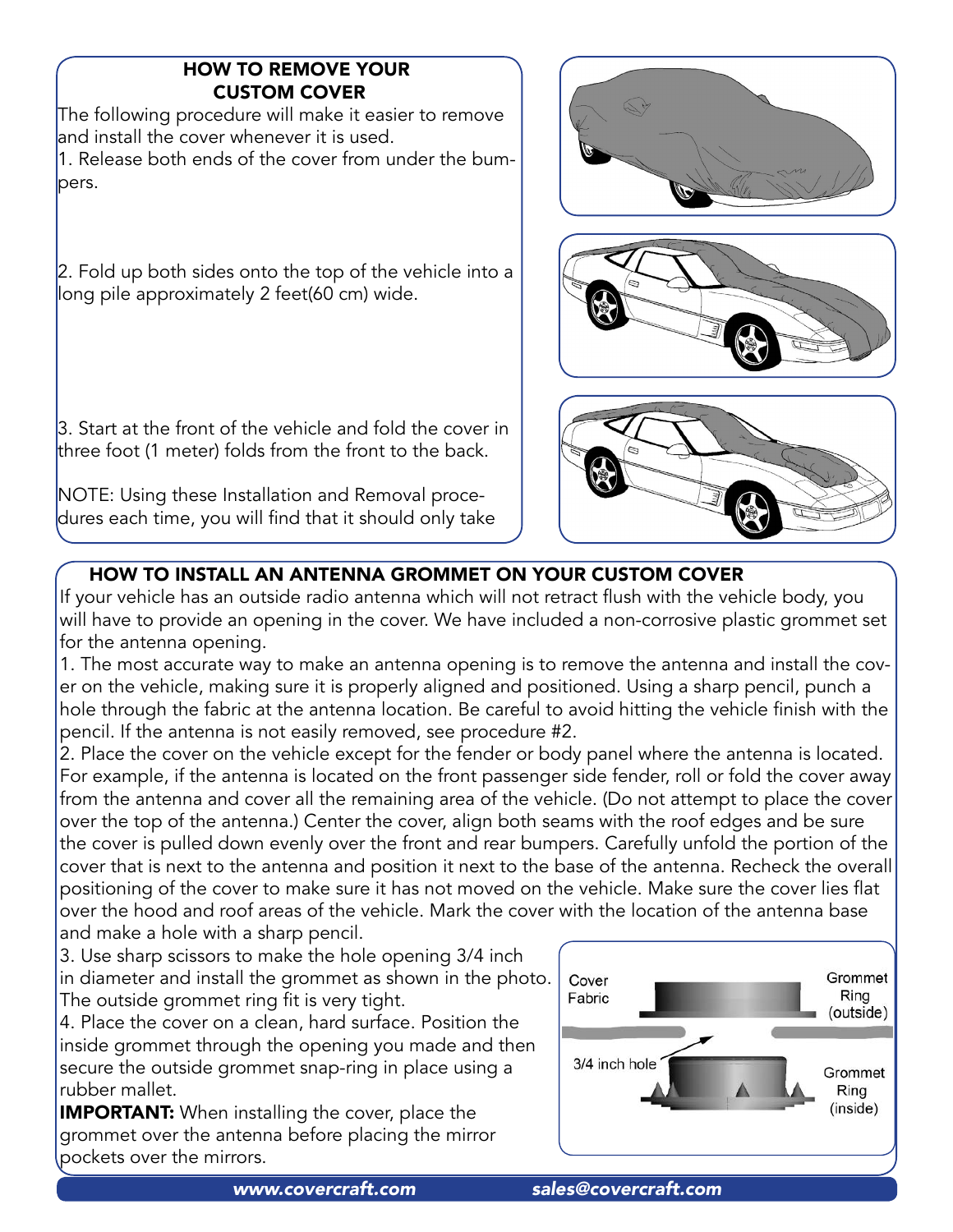#### HOW TO CLEAN YOUR CUSTOM COVER WITH A WASHING MACHINE

- 1. Place the cover in a large, commercial washing machine without an agitator.
- 2. Fill the tub with WARM water.
- 3. Pour in 1/4 cup of Simple Green All-Purpose Cleaner.
- 4. Use the GENTLE cycle, if available.
- 5. Rinse the cover twice (2x) to remove all of the cleaner.
- 6. Air dry.

# HOW TO CLEAN YOUR CUSTOM COVER ON THE VEHICLE

- 1. Install your cover inside-out on the vehicle.
- 2. Mix one ounce (1oz) of Simple Green All-Purpose Cleaner per quart of WARM water.
- 3. Spray or sponge the mixture onto cover.
- 4. Rinse with plain water until there are no suds on the cover.
- 5. Air dry.

Car cover fabric performance can be severely affected by contaminants (dirt, dust, grease, etc.) that build up on and within the material. It can cause the windshield and paint to become dirty and "fogged" as well as create "wicking"; a process where the contaminants actually pull water through the fabric. This may nullify any water resistant properties the fabric may have had. Cleaning your cover will help to keep your vehicle clean and increase the service life of the cover.

Simple Green All-Purpose Cleaner is available in most automotive and home-improvement stores. If you have questions about Simple Green, call 1-800-228-0709 or visit *<www.simplegreen.com>* for more information.



# LIMITED 90 DAY WARRANTY

Polycotton and Tan Flannel fabric covers are warranted for 90 Days from the date of purchase, to the original purchaser. Be sure to save your original purchase receipt. Warranty coverage protects against defects in material and workmanship, as well as the fabric becoming unserviceable during normal use. After factory inspection, we will repair or replace the cover or specific panels judged to be unusable. This Limited Warranty does not cover fading, which occurs naturally on all products used outdoors.

> To process a warranty claim, contact: CAR COVER DIVISION 100 Enterprise Blvd. Pauls Valley, OK 73075 405-238-9651 M-F 8am to 4pm CST [sales@covercraft.com](mailto:sales@covercraft.com)

Be sure to review the CAUTIONS AND WARNINGS section of this manual for important information regarding the proper use of your cover.